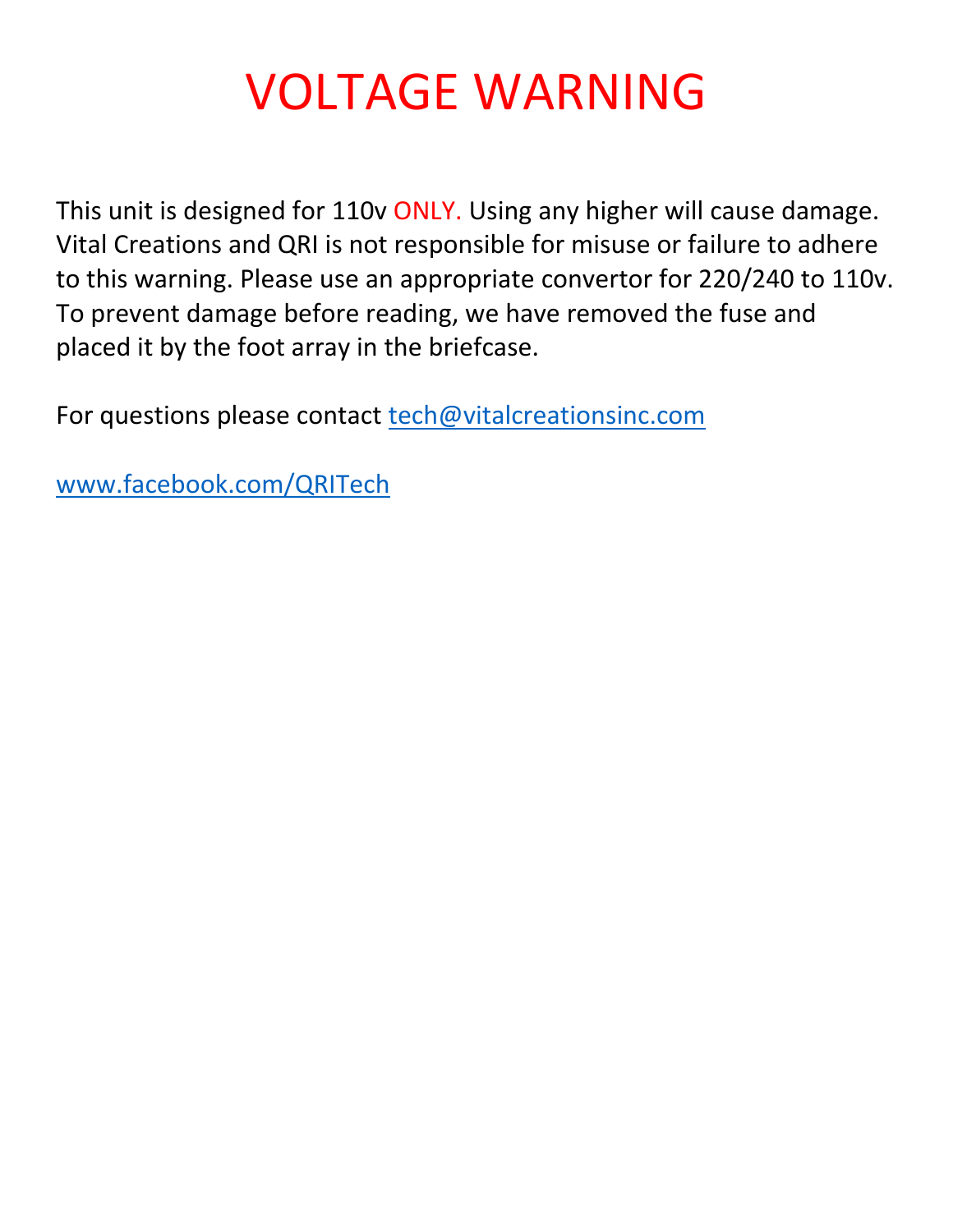

## Congratulations on the purchase of the QRI Footbath by Quantum Reflex Integration, Inc., manufactured by Vital Creations Inc.

### **PLEASE READ CAREFULLY BEFORE USING YOUR UNIT**

\*For all Technical Assistance please contact Vital Creations at: [Tech@vitalcreationsinc.com](mailto:Tech@vitalcreationsinc.com)

WARNING: Please do not stand in the tub, sit first then place feet in the tub.

DO NOT plug a mobile device/ External Freq Gen into the AUX port on the back of the control unit. We are not responsible for damages that may occur!

Drink a few glasses of water before using the spa. Hydration is important before, during and after a foot-spa session to prevent nausea, dizziness, headaches or light headedness.

Avoid medications immediately before use. Take medications after using the foot spa to prevent complications from the medication.

Remove metal, phones and other devices from the body. The foot spa works by using electrical, ion charges. Metal, phones and any other electrical devices can cause interference.

Operating instructions

Please refer to the small manual for simple operating instructions. For LED tub use: Insert the included AUX cable into the port on the top of the tub. Insert the opposite end into the AUX port on the back of the spa control unit.

For External frequency use. Plug your external frequency generator into the "Freq In" port on the back of the device.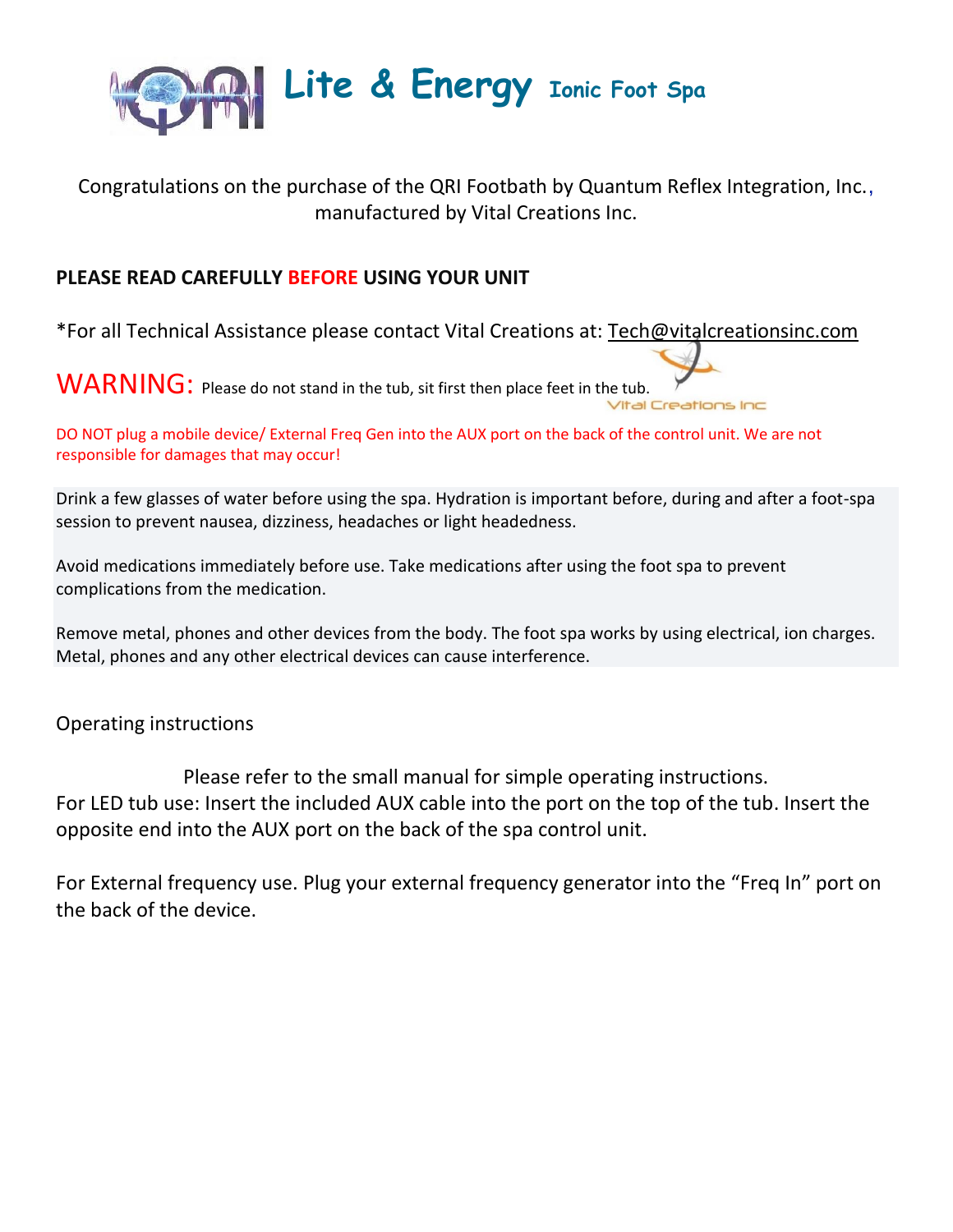

1. Diabetics and people with heart or circulation problems must consult their health care practitioner before using this appliance.

2. Pregnant women should consult their health care practitioner before using this appliance.

3. If you suffer from any problems with your legs or feet such as varicose veins, please consult your health care practitioner before using this appliance.

4. Do not use this appliance if your feet are swollen or inflamed or if you have any skin irritations.

5. Stop using this appliance immediately if you feel discomfort or if any pain or irritations occurs.

6. Do not connect the plug to or disconnect it from power outlet while your hands are wet.

7. Do not use this appliance consecutively for over 30 minutes.

8. Do not use the appliance while sleeping or if you are feeling drowsy in case of overuse for safety concerns.

9. Always turn the power off before you insert or remove a plug. Please remove by grasping the plug and do not pull on the cord.

10. Make sure that the power applied on this appliance matches the rated power.

11. Close supervision is necessary when this appliance is used by children. Children under 8 years old are prohibited to use this appliance.

12. This appliance should be used for its intended purpose only. Users should be responsible for consequences caused by improper operation on this appliance.

13. If you are feeling too hot when using the infrared waist belt, remember to change its position regularly in case too much heat concentrates on certain area of your skin. Avoid letting the waist belt touch your skin directly.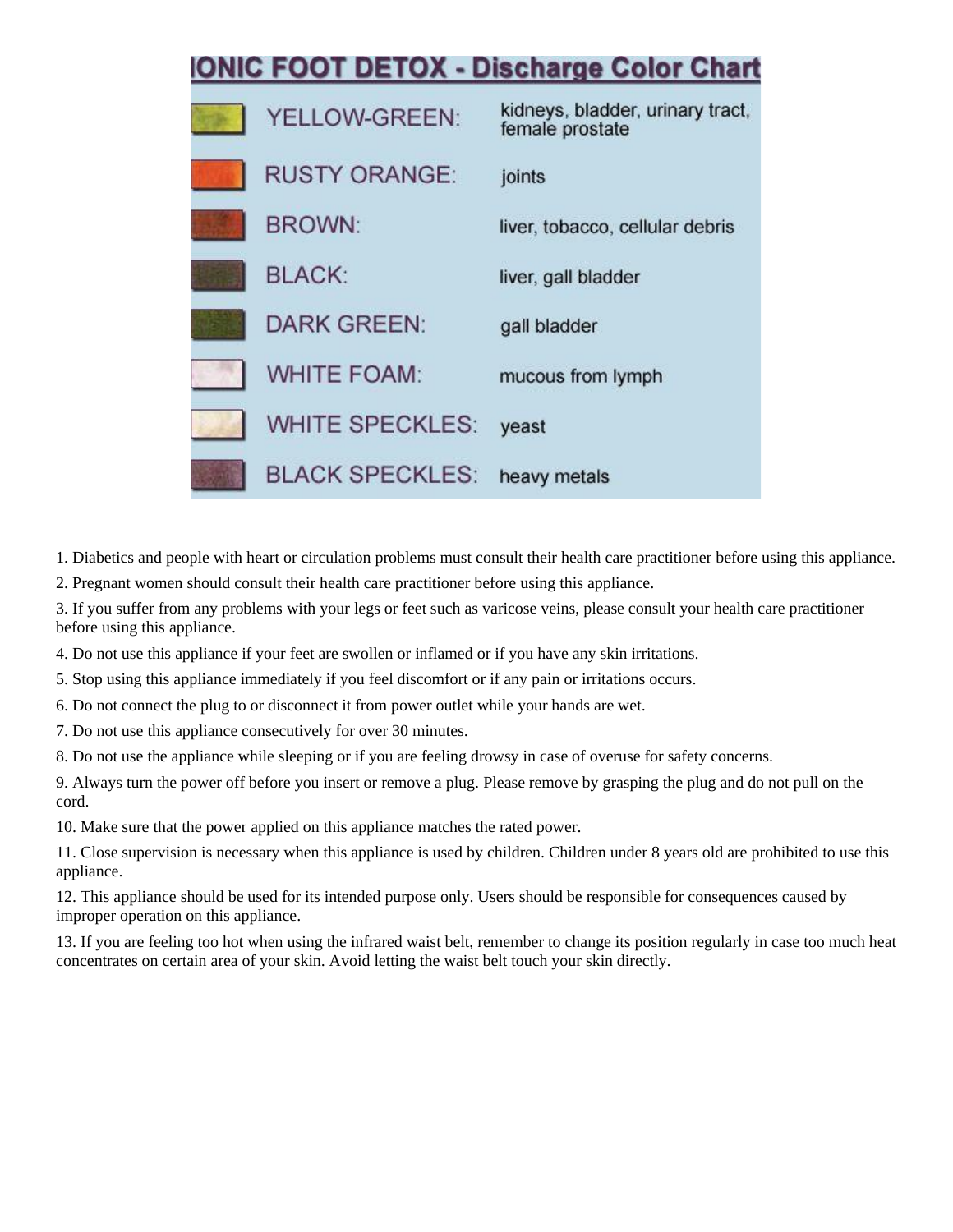## **Assembly Instructions**



Separate the plastic stand from the appliance main body and rotate it clockwise as shown in Fig 1. Reconnect it to the main body as shown in Fig 2.

Connect the array to the appliance main body as shown in Fig 3.

 $\overline{\mathbf{2}}$ 

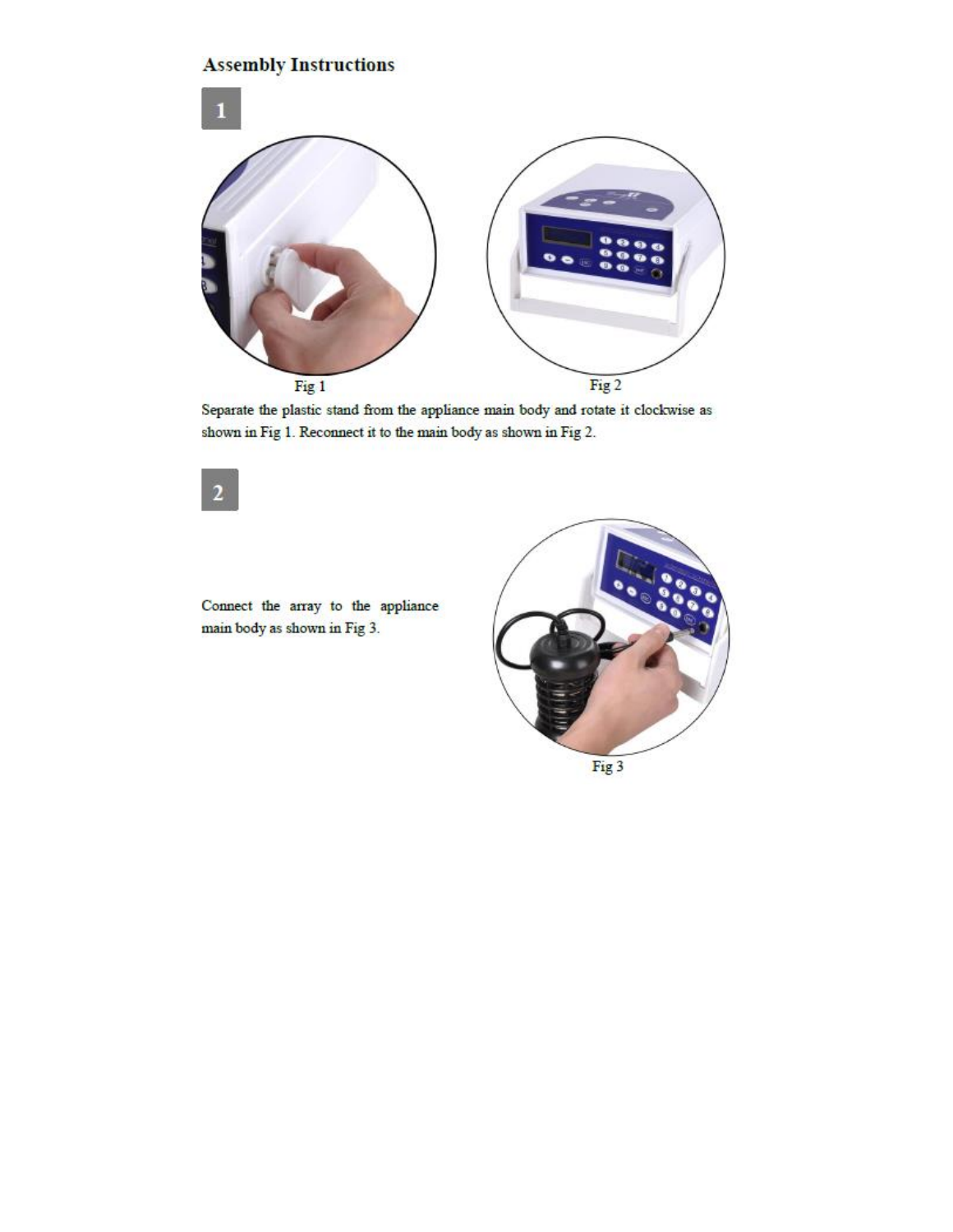

Connect the wrist strap to the appliance main body as shown in Fig 4.



Connect the power cable to the appliance main body as shown in Fig 5.

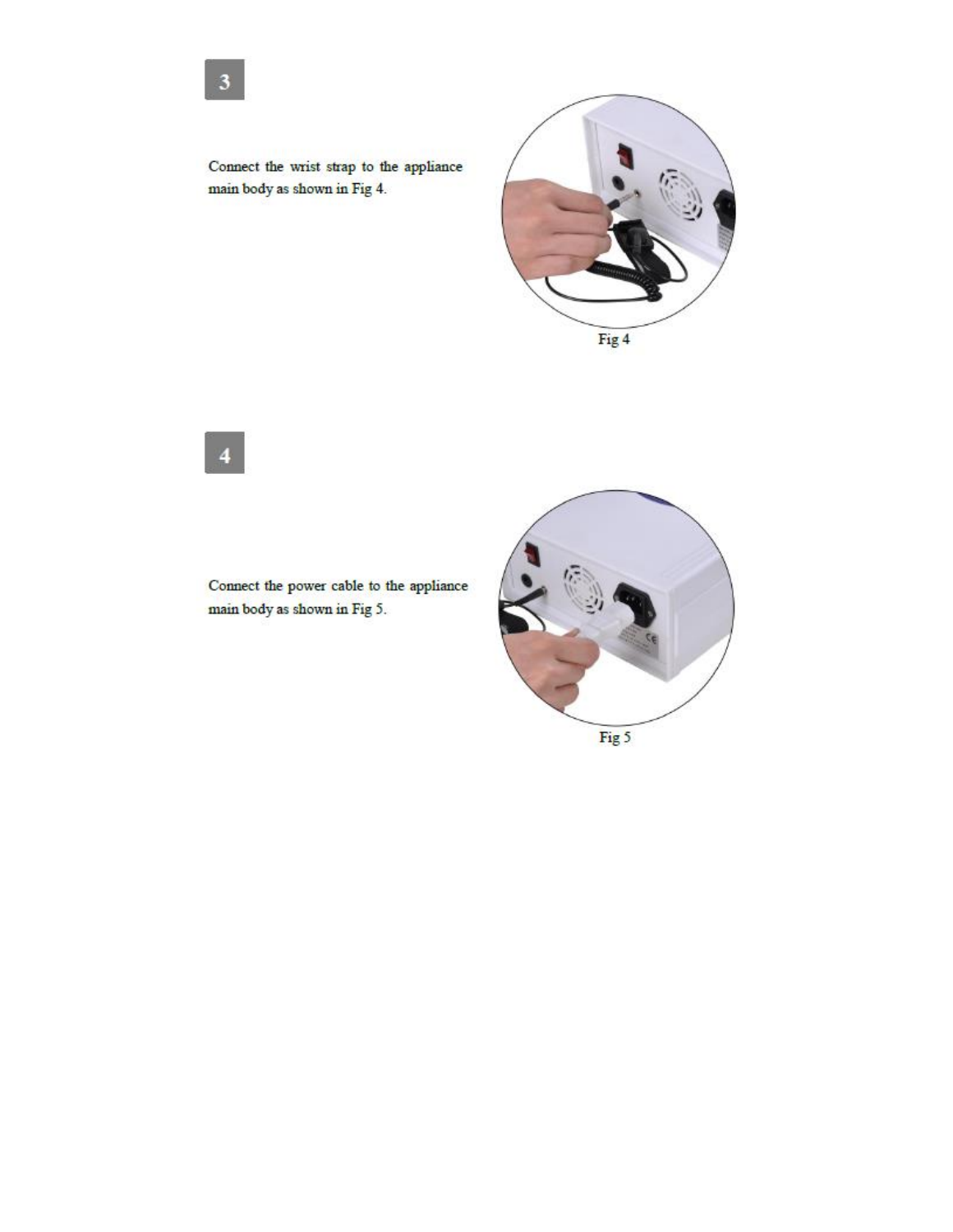**Foot Spa Course Operation Instructions** Fig 6

Connect the power cable to the power outlet and put the array into the foot basin. Add water to the basin and make sure that the water surface is over the array and add 0.1g salt into the water as shown in Fig 6. Note: The basin is not included in this product. When adding salt into water, ensure that the salt dissolves itself at least 10 cm from the array.



Wear the wrist strap on your wrist. Make sure that the metal plate on the wrist strap touches your skin directly. For a better conductivity, you can insert a wet paper as shown in Fig 7. After that, fasten the buckle of the wrist strap as shown in Fig 8.



Put your feet into the basin as shown in Fig 9.

 $\overline{A}$ 

 $\overline{\mathbf{3}}$ 

Turn on the power button at the rear side of the appliance as shown in Fig 10. The indicator on the appliance will display contents shown in Fig 11. It means the appliance is on standby.







Press button "+" or "-" to adjust the working time (Maximum 30 minutes). After that, press button "ENT" to start the foot spa course. The indicator will display contents shown in Fig 13 and the array begins to product bubbles as shown in Fig 14. After the foot spa course begins, press button "+" or "-" to change the working mode. The mode is indicated by the "M". You can press button "ESC" to return to the standby status.



The polarity will change every 10 minutes between "POS  $\mathrm{+}^n$  and "POS-" as shown in Fig 15 and Fig 16. Sometimes "current error" might show up on the indicator when polarity changes as shown in Fig 17. In this case, please readjust the wrist strap and lift your feet from and put it back into the water and wait about 30 seconds. When the foot spa course is over, the appliance will automatically reenter to the standby status.